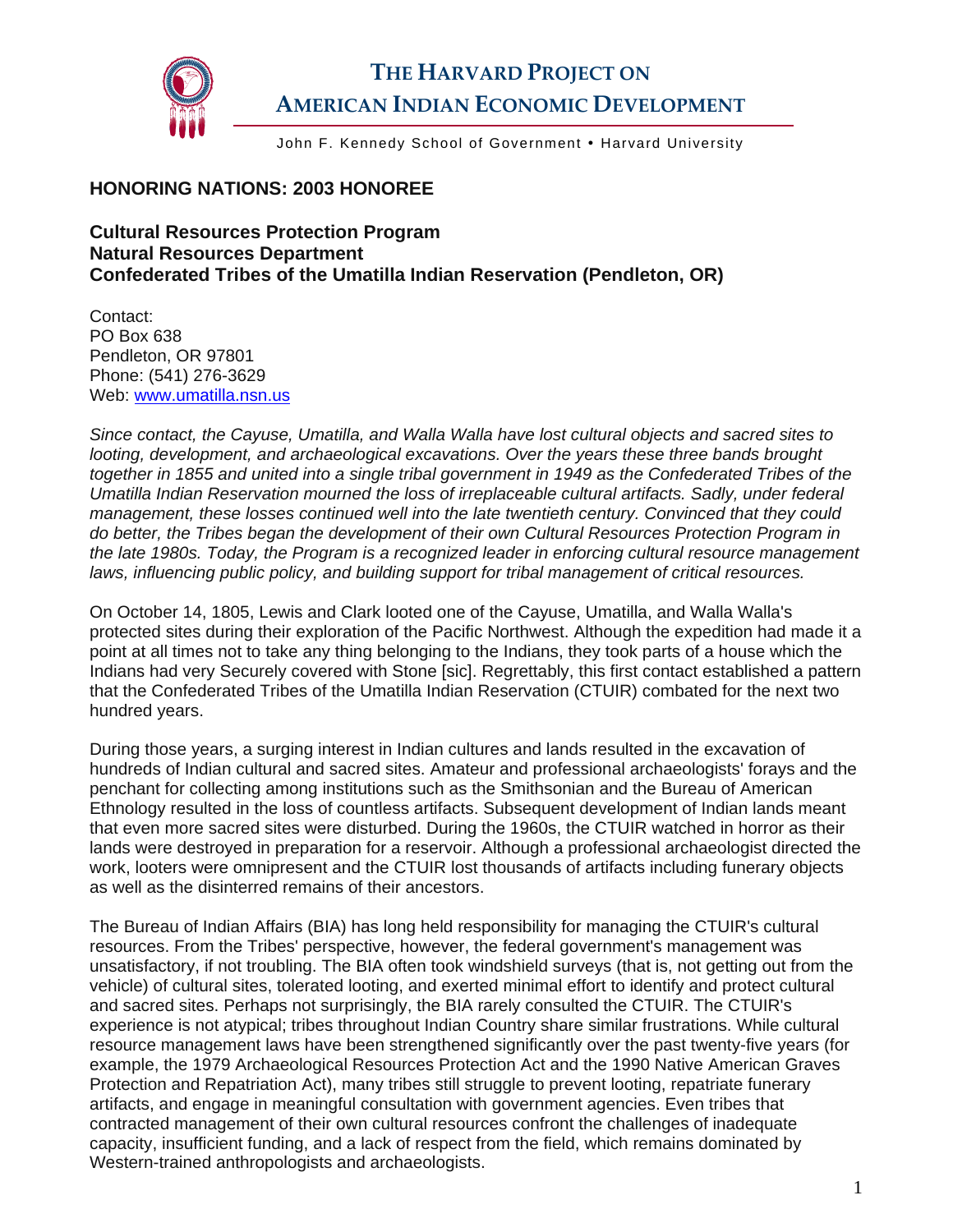Nevertheless, two centuries of chronic mismanagement convinced the CTUIR that they could and must do better. In the mid-1980s, the CTUIR identified their mission in cultural resource management: they would secure, preserve, and perpetuate cultural resources for future generations by learning from the past and seeking opportunities in the present for direct tribal participation. To fulfill this mission, the CTUIR knew that it was necessary for them to develop expertise. So in 1987, four tribal members attended a paraprofessional archaeologist training, and then went to work for the Tribes as seasonal cultural resource technicians. The Tribes' technical and organizational capacity grew quickly, and in 1988 they received their first cultural resource management contract. In 1994, the CTUIR formally established the Cultural Resource Protection Program (CRPP).

Although it began with only two part-time employees, the CRPP has grown into one of Indian Country's largest and most comprehensive cultural resource management programs. It employs twenty full-time staff members who are engaged in a wide spectrum of activities, including enforcement, advocacy and policy development, contract work, and public education. In the arena of enforcement, the CRPP's regular monitoring of sensitive sites significantly reduces vandalism and looting of reservation sites. Recognizing the need for even stronger cultural resource management laws, the Program works closely with policymakers at the state and national levels to develop legislation that provides greater protection for sacred sites. The Program also offers a variety of contract services for government and private entities including site inspections, excavations, artifact analysis, site mapping, site monitoring, and database management. In addition to conducting regular cultural sensitivity trainings, the Program reaches out to academic institutions, museums, scholars and the general public to explain and teach the CTUIR worldview via papers, reports, presentations, and videos.

Impressively, the work of the CRPP is largely self-sustaining. Although the CRPP receives funding from the CTUIR and federal agencies, the vast majority of its \$1.5 million annual operating budget is earned through the contract work it performs for governmental agencies, tribes, and private organizations. In its early years, the CRPP lost bids to other archaeological firms, but it has long since proven its ability to manage vulnerable resources with cultural sensitivity and technical expertise. To be sure, the CRPP is now respected within the archaeology community and among federal agencies.

The number of completed contracts is one measure of the CRPP's success. Over a five-year period it totaled two hundred twenty contracts (for excavations, site inspections, artifact analysis, etc.) with federal agencies, private organizations, cities, tribes, and states. Of course, these contracts hold a far greater significance than the millions of dollars they generated in revenue. Each completed contract means that the CRPP assisted an agency or organization in identifying and fulfilling the Program's cultural resource responsibilities. Sites and artifacts that would otherwise have been damaged or lost were protected, and excavations or development projects that might have proceeded without tribal involvement were assisted by the CRPP.

Indeed, the CTUIR's CRPP a leader in protecting the sacred cultural heritage of Indian tribes throughout the region. Two centuries of mismanagement taught the CTUIR that Native knowledge must serve as the foundation for their cultural resource management. Upon this foundation, the Program built the necessary human and technical capacity to become an effective institution of selfgovernance. A testament to its effectiveness, the CRPP won Tribal Historic Preservation Office status in 1996. This status invests the Tribes with primary authority over cultural resources on their reservation, thus allowing the CRPP to transform the archaeological community surrounding the CTUIR from one with no Native involvement to one that requires it. The state and BIA must obtain tribal approval prior to working on reservation lands. This status, coupled with the staff's relentless effort to educate outsiders about the validity and importance of Native perspectives, gives the CRPP a credible and much needed voice in a field that remains dominated by non-Indians trained in Western academic approaches.

This success in protecting the sacred is the result, in part, of the CRPP's expertise in the laws that govern cultural resources. The CRPP knows these laws better than the agencies responsible for